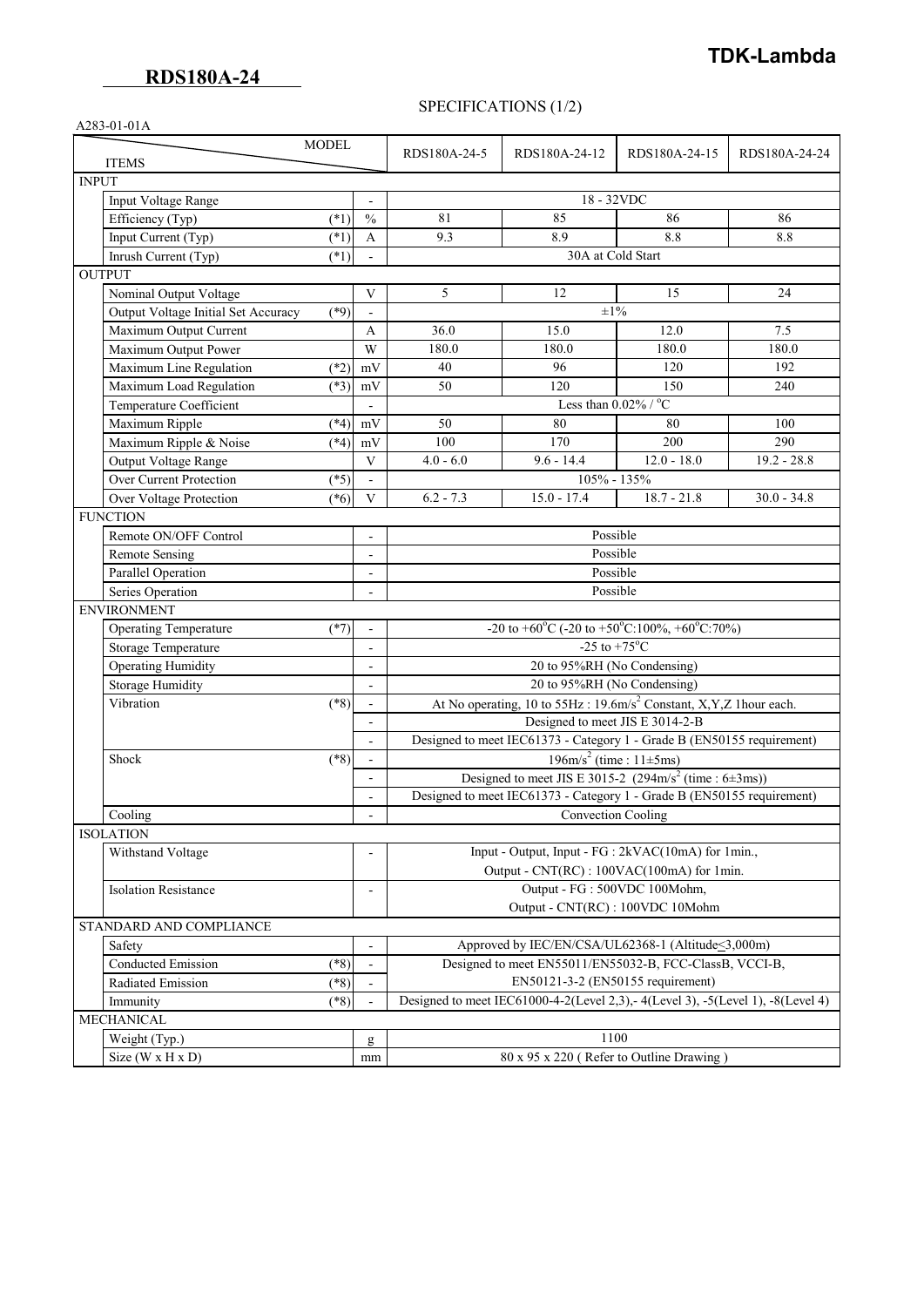SPECIFICATIONS (2/2)

**TDK-Lambda**

#### A283-01-01A

\*Read instruction manual carefully, before using the power supply unit.

=NOTES=

- \*1. At 24VDC input voltage, Ta=25°C, nominal output voltage and maximum output power.
- \*2. 18 32VDC input voltage, constant load.
- \*3. No load-Full load, constant input voltage.
- \*4. Measure with JEITA RC-9141B probe, Bandwidth of scope :100MHz.
- \*5. OCP TYPE : Constant current limit with automatic recovery.
- \*6. OVP circuit will shut the output down, manual reset (CNT reset or Re power on).
- \*7. Ratings Derating at standard mounting. Refer to output derating curve (A283-01-02\_).
- Load (%) is percent of maximum output power or maximum output current, whichever is greater. \*8. This result is evaluated by TDK-Lambda standard measurement conditions.
- The power supply is considered a component which will be installed into a final equipment.
	- The final equipment should be re-evaluated that it meets EMC, Vibration and Shock directives.
- \*9. At factory shipment. (At 24VDC input voltage, nominal output voltage and maximum output current.)